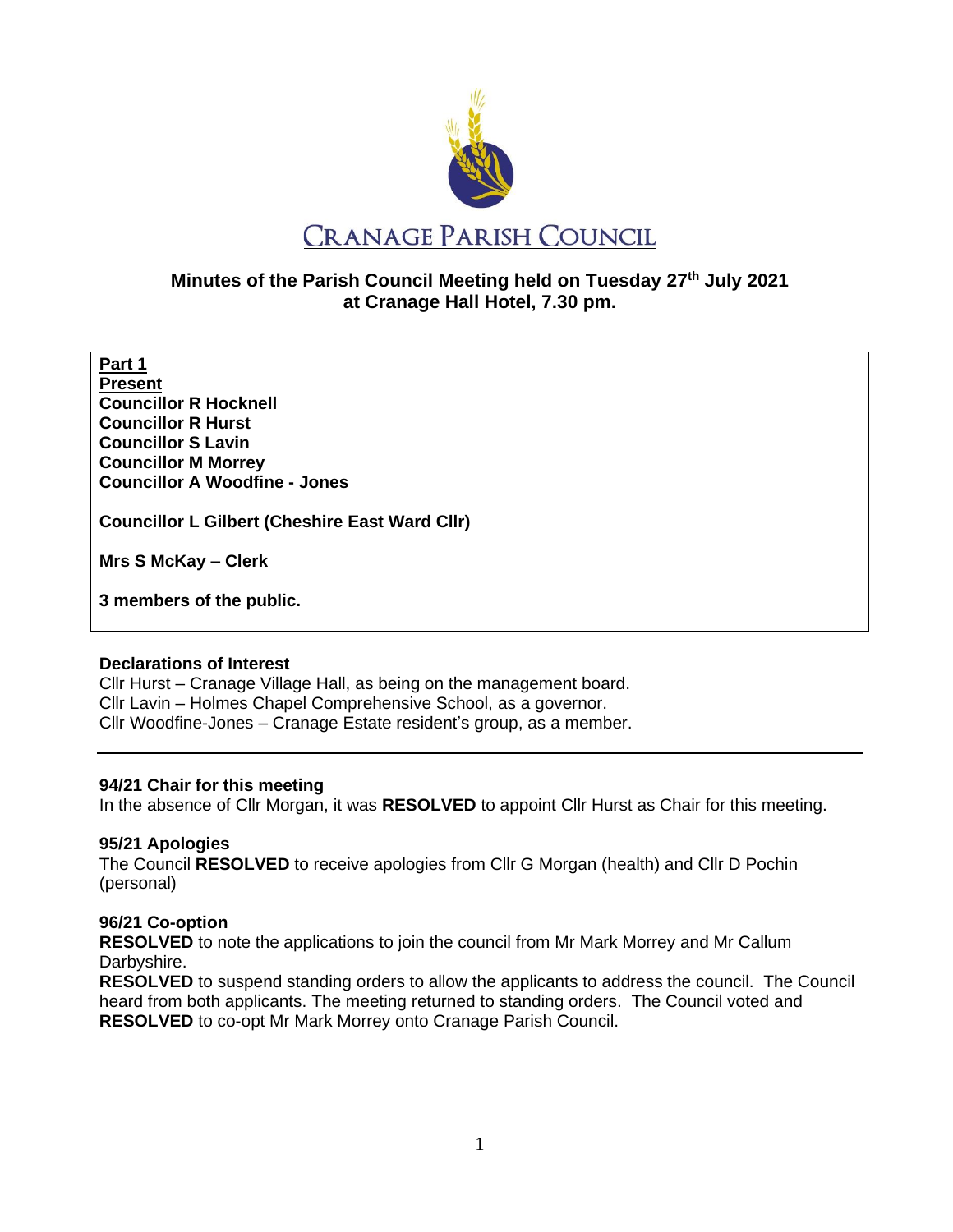## **97/21 Declaration of Acceptance of Office**

Mr Morrey signed the declaration of acceptance of office and took his place on the Council.

### **98/21 Public Forum**

1 member of the public spoke regarding the ongoing problems caused by excessive noise from empty heavy goods vehicles travelling north on the A50 in the vicinity of the Northwich Road junction, caused by a sunken manhole cover and other undulations in the road surface. The increasing noise, which was initially logged with Cheshire East Highways (CECH) in September 2020 is becoming intolerable and there is a lack of engagement from CECH. The resident requested help from the Parish Council to highlight the issue with the local authority.

The 2<sup>nd</sup> member of the public spoke to clarify that flooding on Twemlow Lane noted in the previous meeting was from Manor View equestrian centre, not the Birtles Riding School at Birtles Cottage. This was noted by the Council.

### **99/21 Minutes**

**RESOLVED** to approve and sign the minutes of the meeting held on 22 June 2021 as a true and accurate record.

### **100/21 Planning**

The Council considered the planning applications detailed below and **RESOLVED** to submit the following responses:

### • **21/3271C**

Ashlings, 61, NORTHWICH ROAD, CRANAGE, WA16 9LE. Residential outbuilding conversion to annexe for guest accommodation.

To note the Clerk used delegated authority to submit "No Comment" for this application, due to the deadline for comments.

### • **21/3724C**

BRIARWOOD, GOOSTREY LANE, CRANAGE, CW4 8HE. Proposed single storey extension to rear and side of property. Replacement roof to existing garage.

## **NO OBJECTION**

### • **21/3789C**

Merriewood, 58 Northwich Road, CRANAGE WA16 9LD. Variation of Condition 2 on approval 19/5335C for proposed single dwelling

**For the Clerk to seek clarity on the documents submitted to the portal.** To use delegated authority to submit a response as necessary further to clarification.

### • **21/3430T**

Maple House, 16, NEEDHAM DRIVE, CRANAGE, CW4 8FB. Works to tree - Fell Dead Maple Tree

### **NO COMMENT**

• Glebe Farm, Knutsford Road, Cranage CW4 8EF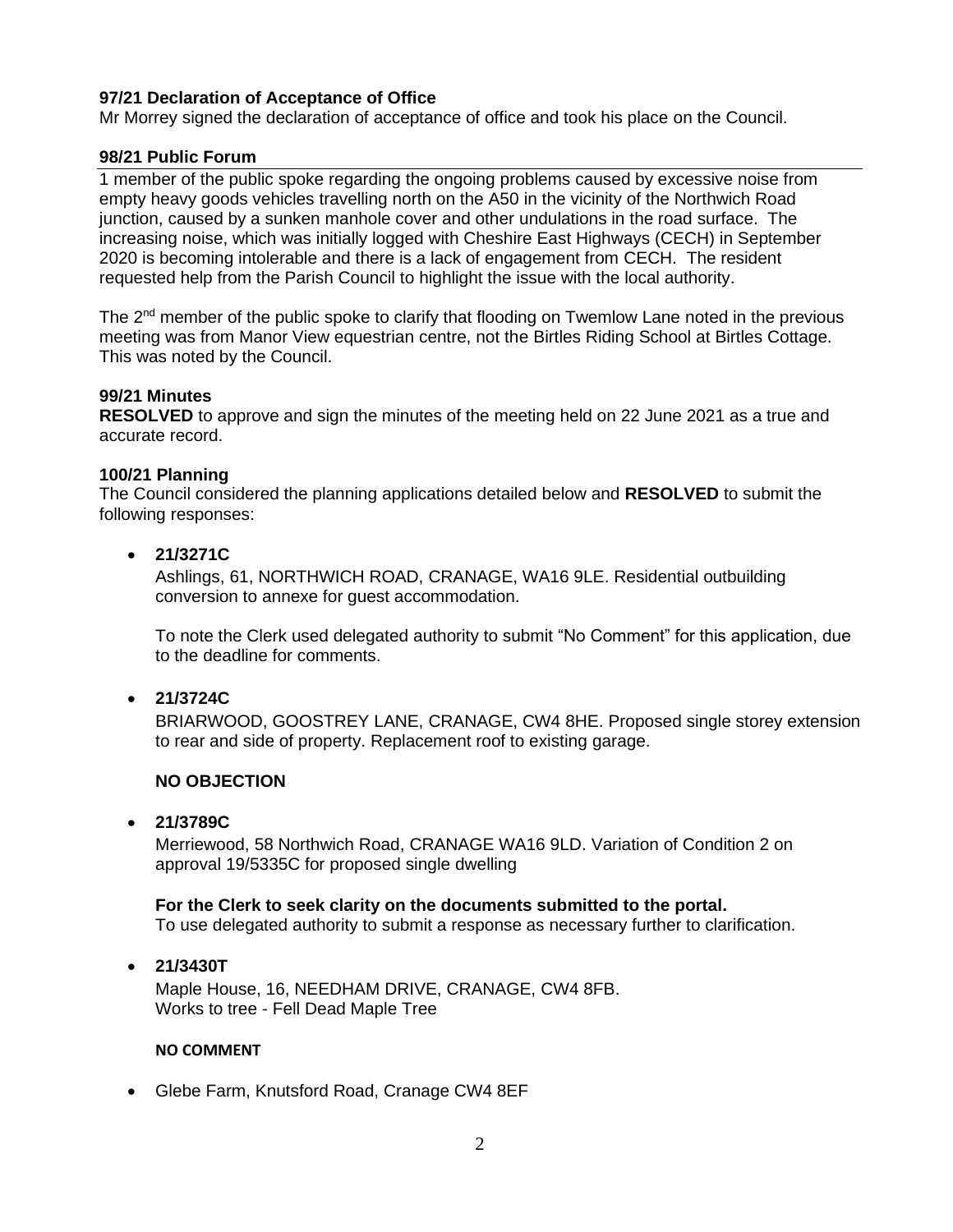There has been no further communication from Cheshire East Council (CEC), with the planning application still awaited. The Clerk to pursue.

## **101/21 Ward Member Report**

**RESOLVED** to suspend the Standing Orders to receive a report from Ward Councillor Gilbert. He reported:

- On the outcome of recent work by the Boundary Commission, which may result in the Dane Valley Ward being moved to the Tatton constituency from Congleton to balance voter numbers in each area.
- The cemetery provision in Sandbach will not be extended when it has reached capacity (est 8 years time) resulting in the next closest cemetery being in Crewe or Macclesfield.
- To clarify that remedial works to existing road conditions cannot be included in a planning allowance.
- To highlight the decreasing budget at CECH for maintenance work and recommending that the resident affected by noise on the A50 seeks help from the Environmental Health Department.

Cllr Gilbert responded to questions relating to Glebe Farm and the Needham Drive amenity land. Cllr Gilbert was thanked for the update.

## **102/21 Needham Drive Amenity Land**

Cllr Jones presented possibilities for improvements to the land off Needham Drive, further to the recent traveller encampment. It was noted that the transit site planned for Cledford Lane is now being progressed again after having stalled for some years due to escalating costs. There is no timescale as yet for completion of this project.

**RESOLVED** to seek to create a wildflower meadow on the site, with cut pathways and to include an access barrier at the entrance to the site. A plan for this scheme, with costings if possible, will be brought to a future meeting of the Council.

Ward Councillor Gilbert left the meeting at 8:30pm, having submitted apologies for the remainder of the meeting.

## **103/21 Neighbourhood Plan (NP)**

Cllrs Lavin and Jones, with the Clerk, updated the council on progress with the NP project. The grant application has been successful, with the council being awarded a grant of £6023 for the project. The draft policies received from Ms Hughes (Cheshire Community Action) were reviewed by the Council.

# **RESOLVED**

- I. That a timescale for project continuation will to be brought to the next Council meeting.
- II. That a draft article advertising a public event for the NP will be brought to next meeting for approval.
- III. To approve spending £1433 on the natural environment report by the Cheshire Wildlife **Trust**
- IV. To approve ongoing spending in accordance with supplied quotations from CCA to progress the plan production.
- V. To note support for a rural economy policy, which will support diversification from agriculture whilst embracing the proximity of residential dwellings to agricultural activity.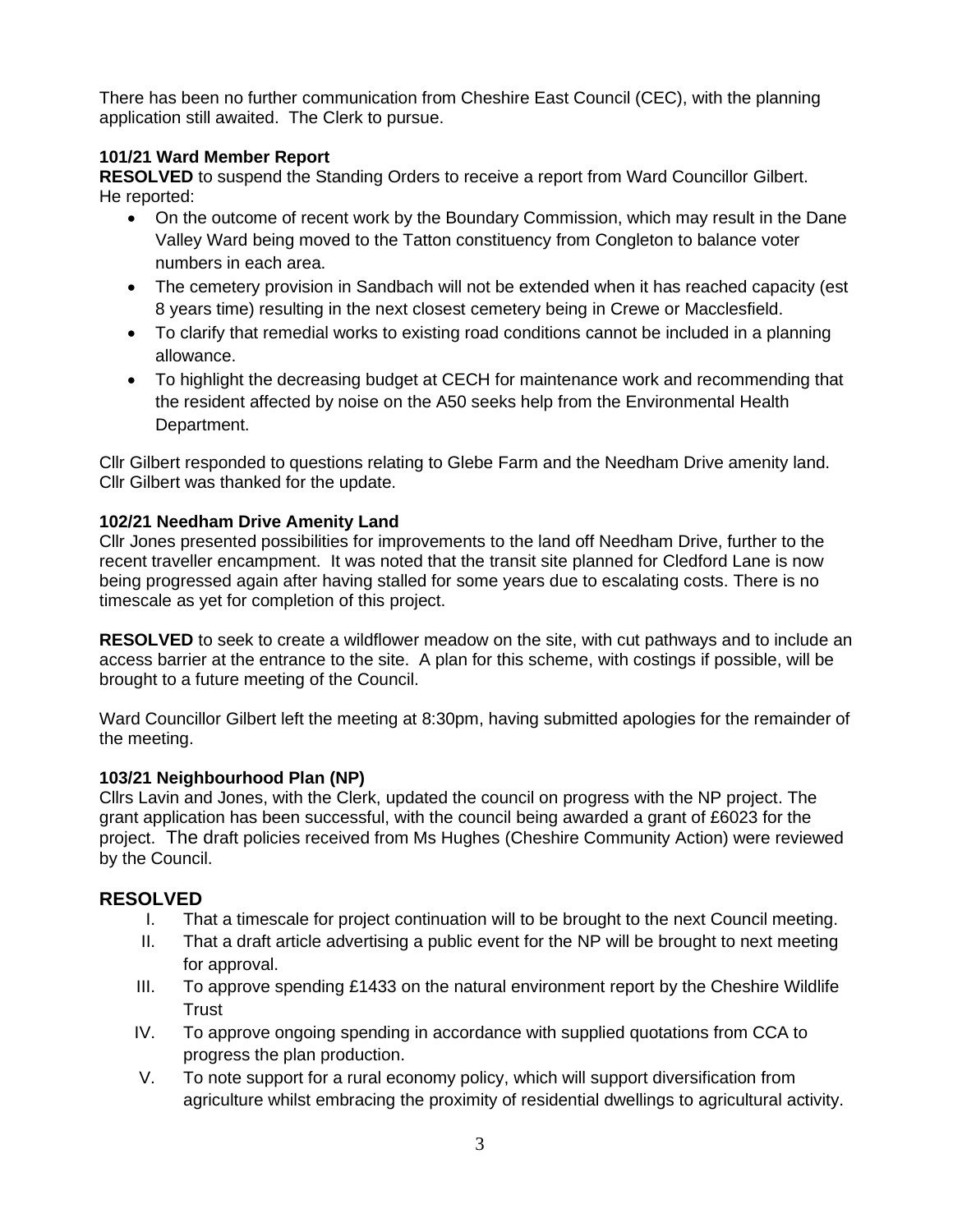## **104/21 Footpath and Tree Report**

1. The Council accepted the report submitted by Mr Sheldon, detailing pathways and hedges requiring maintenance particularly in the vicinity of the playing fields.

**RESOLVED** to follow up the recommendations in the report with ANSA and the relevant landowners.

2. Consideration was given to the ongoing maintenance of the footways in the Parish which have been widened in the last financial year.

**RESOLVED** to approve the use of weedkiller by a "highway approved" supplier on and at the edges of the pathways to maintain the width, to a maximum spend of £250.

3. The Clerk updated on outstanding actions

- CEC have not carried out a safety inspection on the tree canopy on Needham Drive as it did not meet the qualifications for an inspection, although it will continue to be routinely monitored.
- Weeds in the play area will be treated at the same time as the pathways.

4. Other Issues – There has been no further communication regarding the footpath claim for land near Carver Avenue.

The deteriorating condition of the footpath leading to the northern side of the Needham Drive approach road was reported.

**RESOLVED** to request that redundant wood edging be removed from this pathway as it is a trip hazard.

### **105/21 Highways**

1. Northwich Road - Support for the resident group is ongoing.

2. Sibelco - No further update.

3. Grass Cutting - The Council reviewed the schedule for additional cuts to highway verges, noting the quotation supplied for the entirety of the works.

**RESOLVED** to approve the additional cuts for this year in line with the existing schedule. The schedule will be reviewed next year in accordance with recommendations from the NP project.

4. Top Up Highways Maintenance Scheme - the information from CEC on the scheme was noted by the Council.

**RESOLVED** to submit the following comment to ChALC, as per their request: Cranage Parish Council feel that the introduction of such a scheme is not in line with the constitution of a Parish Council and is unlikely to meet the rising needs for highway maintenance and improvements in the Parish. The Council do not embrace the need for a scheme of this type. The Council also has concerns about the resultant lack of competition to promote affordability of any works.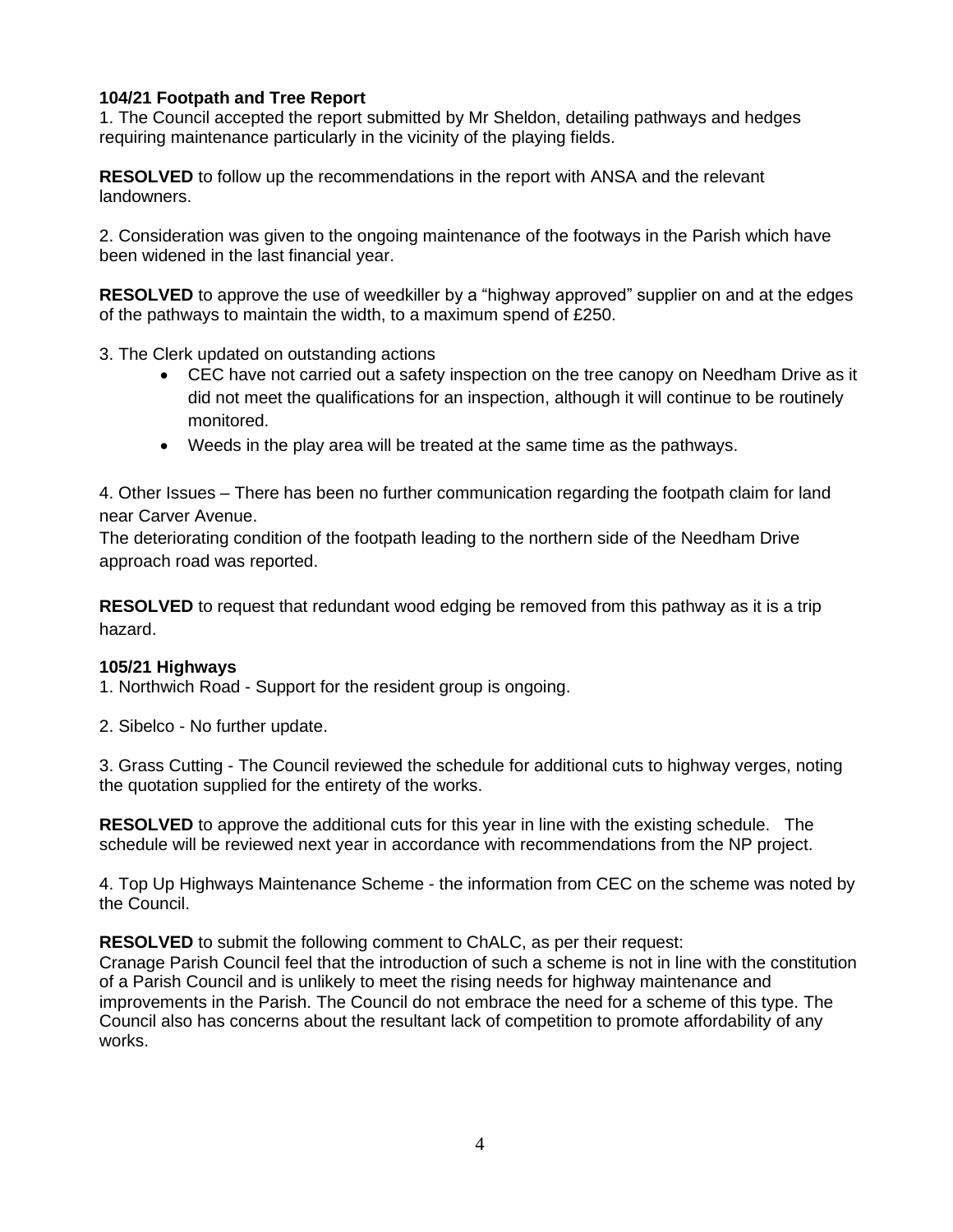## 5. A50 Noise and Vibration

Communications regarding excessive noise on the A50 in the vicinity of the Northwich Road junction were debated by the Council.

**RESOLVED** for the Clerk to write to Environmental Health services requesting an urgent assessment of the noise which is causing intolerable disturbance to residents in the area.

### 6. Outstanding Issues:

Left Hand bend signage on Twemlow Lane – this has been assigned to a future year programme of highway improvement works.

Signage on A50 to Goostrey by Big Stone Gardens – dismissed by CEC as no problem identified.

## **106/21 Cranage Bowling Club**

Cllr Jones and the Clerk updated the Council further to the recent landlord check of the facility on 21 July 2021

**RESOLVED** to note the completion of the landlord check for 2021 with no issues having been found. The Clerk will investigate options to thicken up the hedge at the rear of the site.

3 members of the public left at 9.20pm

### **107/21 The Paddock (Middlewich Road)**

**RESOLVED** to note the letter from a potential developer and to write in refusal of the offer.

### **108/21 Annual Internal Audit**

The Council reviewed the actions from the internal audit 2020/21.

### **RESOLVED**

- I. **Action 1:** To note that the risk assessment is diarised for review in January each Year.
- II. **Action 2:** For the Clerk to work with the finance member to implement the suggested changes for supplier fraud into the risk management strategy.
- III. **Action 3:** To amend financial regulations to reflect the current annual budget procedure.
- IV. To accept the updated audit report and the proposed actions.

## **109/21 Finance**

### **RESOLVED** to

- I. Note the balance of accounts = Leek United £31,016,27 + Natwest £22,861,01 = £53,877,28
- II. Note and accept the statement of accounts to 30 June 2021 with the budget monitoring report.
- III. Note that the bank reconciliation has been completed.
- IV. Approve and sign the following:

### Payments (all to be made online)

• £324 – TCS Management – for year to 5 April 2021. (Note – The clerk will recharge a third of the net amount, £270, to each of Somerford and Astbury Parish Councils as their portion of the payroll service fee for the former clerk.)